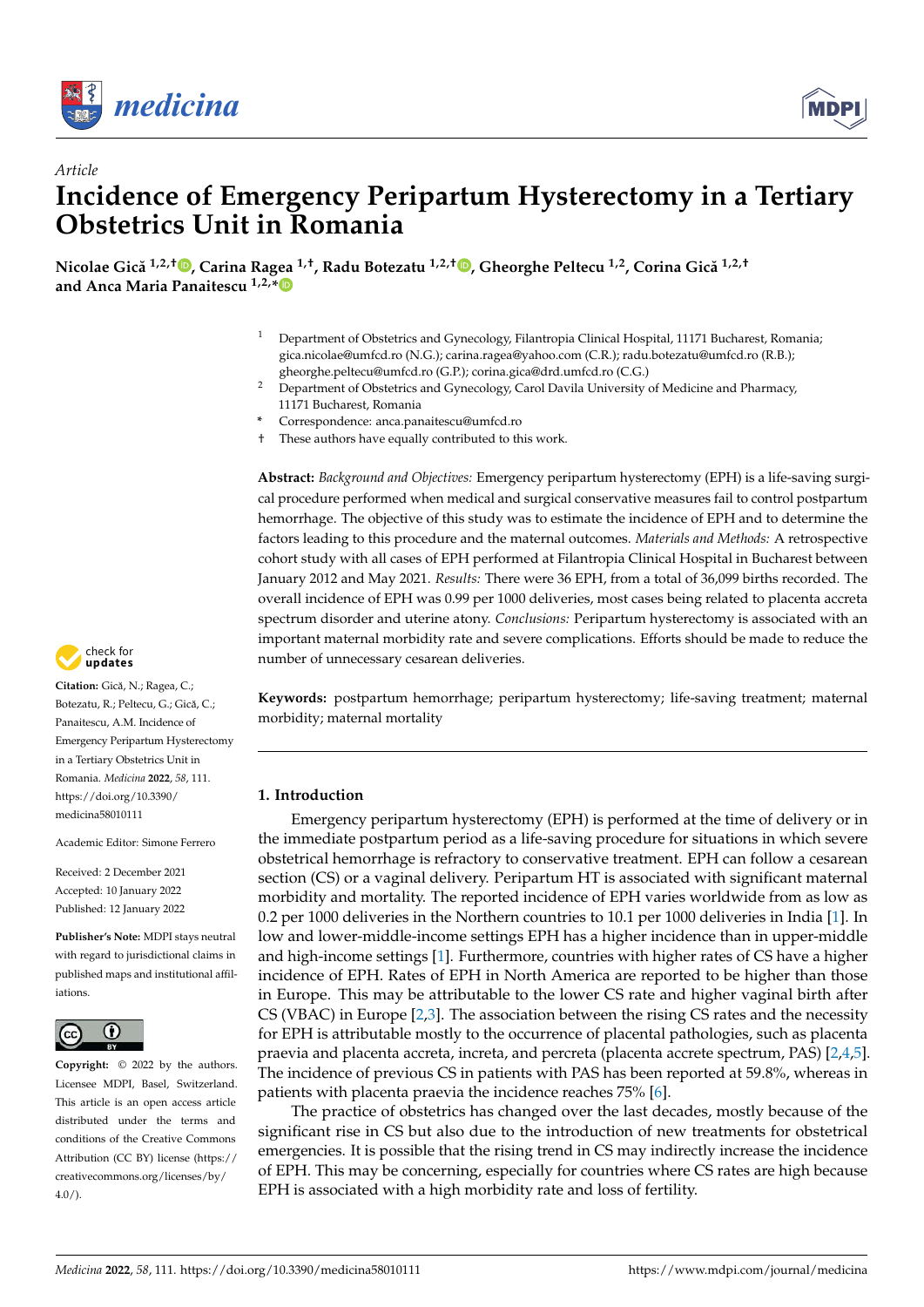This study aimed to determine the incidence of EPH in a tertiary obstetrics unit and to describe the factors leading to this decision and the maternal outcomes.

#### **2. Materials and Methods**

This is a retrospective descriptive cohort study of all cases of EPH performed at Filantropia Clinical Hospital in Bucharest, Romania, between January 2012 and May 2021. Filantropia is a large maternity unity that covers the south-eastern part of Romania where around 4500 deliveries are recorded per year. All deliveries are performed in labor-ward under direct obstetrician supervision. Data was collected from the hospital records and the study was approved by the local Ethics Committee. All women who underwent EPH within the first 48 h after delivery in our hospital were included in the study. Demographic and clinical data such as age, parity, gestational age at delivery, history of previous CS, and mode of delivery were recorded.

Indication for HT, type of HT (total or subtotal), type of anesthesia, conservative surgical measures applied before EPH, and complications were identified and included for analysis. All cases of placenta previa and PAS were classified into a single group indicated as "abnormal placentation".

Statistical analysis was carried out using an SPSS version 22. A descriptive analysis was performed, and data is presented as frequency and percentage for categorical variables and median and interquartile range (IQR) for continuous variables.

#### **3. Results**

During the 10-year period, there were 36 EPH performed. Throughout this time a total of 36,099 births were recorded, of which 56.6% were vaginal deliveries. The overall incidence of EPH was 0.099% (0.99 per 1000 deliveries). The demographic and clinical data of the women are revealed in Table [1.](#page-1-0)

<span id="page-1-0"></span>**Table 1.** Demographic and clinical characteristics of patients that underwent EPH from a total number of 36,099 deliveries.

|                                         | Median (Range) or Total Number (%) |
|-----------------------------------------|------------------------------------|
| <b>Cases of EPH</b>                     | 36                                 |
| Incidence of EPH                        | $0.099\%$                          |
| (per 1000 deliveries)                   | 0.99 per 1000                      |
| Maternal age at delivery (years)        | $35(24-43)$                        |
| Parity (median)                         | $2(1-5)$                           |
| $\circ$ P $\theta$                      | $12(33.3\%)$                       |
| ⊙ P1 or more                            | $24(66.6\%)$                       |
| Gestational age at delivery (weeks)     | $38(29 - 40)$                      |
| History of (caesarean section) CS       | $16(44.4\%)$                       |
| $\circ$ 1                               | $13(36.1\%)$                       |
| ○ 2 or more                             | $3(8.3\%)$                         |
| Mode of delivery in the index pregnancy |                                    |
| ○ Cesarean delivery                     | 29                                 |
| ○ Vaginal delivery                      | 7                                  |

The mean age of the patients was 35 years (range: 24–43 years), slightly older than the median maternal age for all deliveries recorded in the hospital [\[7\]](#page-6-6). The mean gestational age at the time of delivery was 38 weeks (range: 29–40 weeks). Among women who underwent EPH, 16 (44.4%) had a history of a previous one or more CSs.

Regarding the mode of delivery in the index pregnancy, the prevalence of EPH was 29 (80.6%) following cesarean delivery and 7 (19.4%) following vaginal delivery.

The major indication for EPH was abnormal placentation (placenta previa/PAS) which accounted for 26 cases (72.2%). It is important to specify that most patients associated both placental pathologies (*n* = 18, 50%) (placenta previa with PAS), whereas seven women (19.4%) presented only PAS and one woman had only placenta previa (2.7%). The second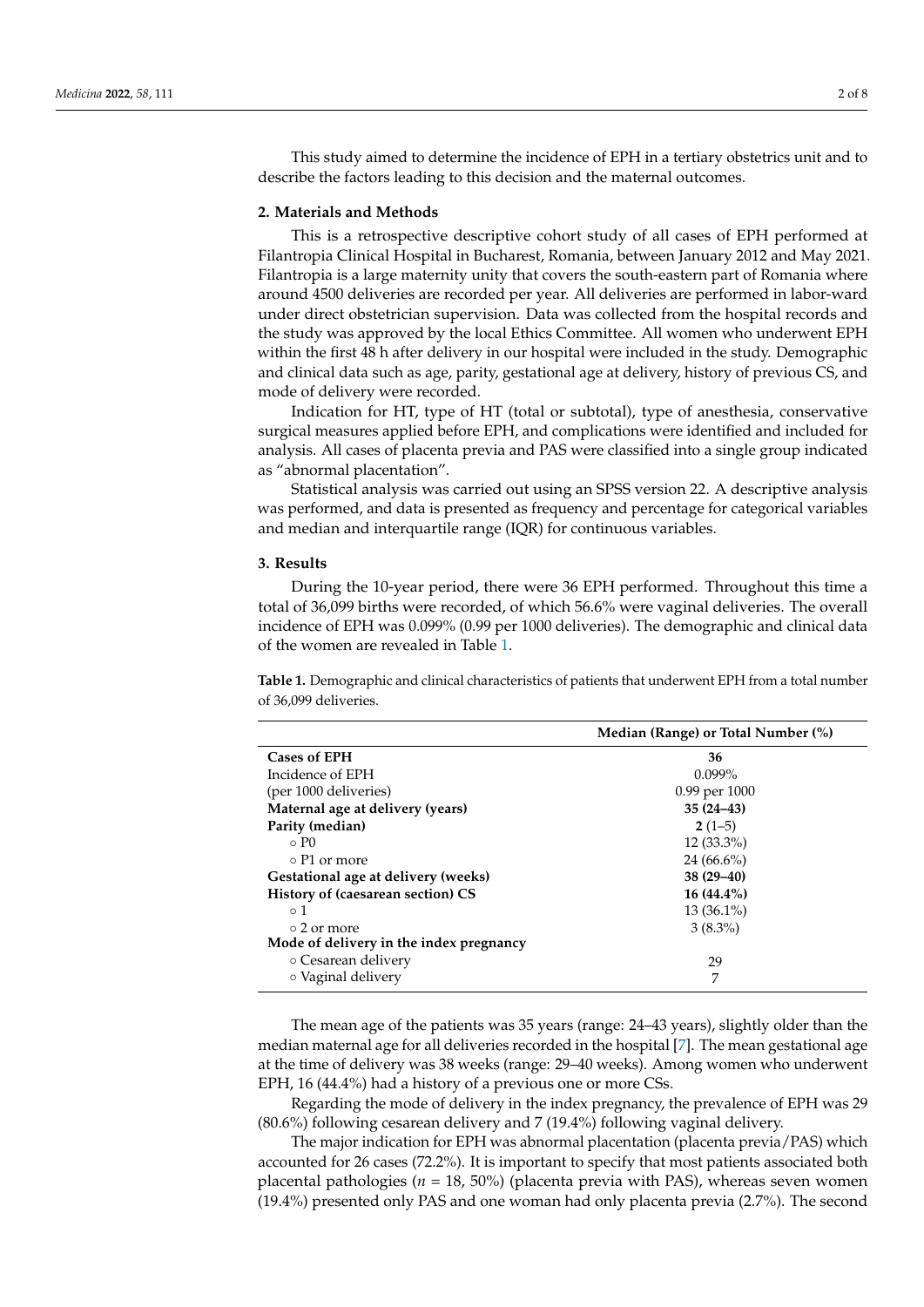most common indication for EPH was uterine atony unresponsive to other treatments (*n* = 6, 16.7%). Other indications were uterine rupture (*n* = 1, 2.8%), uterine myoma (*n* = 1, 2.8%), abruptio placentae ( $n = 1, 2.8$ %), and left uterine pedicle rupture ( $n = 1, 2.8$ %) (Table [2\)](#page-2-0) (Figure [1\)](#page-3-0). Uterine atony requiring EPH was more common in women 2 or more para (4 of the 6).

<span id="page-2-0"></span>**Table 2.** Indications for emergency peripartum hysterectomy in the 36 patients.

| Indication                               |              |
|------------------------------------------|--------------|
| Abnormal placentation                    | $26(72.2\%)$ |
| o Placenta accreta spectrum              | $7(19.4\%)$  |
| o Placenta praevia                       | $1(2.8\%)$   |
| o Placenta praevia with placenta accreta | $18(50\%)$   |
| spectrum<br>Uterine atony                | $6(16.7\%)$  |
| Uterine rupture                          | $1(2.8\%)$   |
| Uterine myoma                            | $1(2.8\%)$   |
| Placental abruption                      | $1(2.8\%)$   |
| Left uterine pedicle rupture             | $1(2.8\%)$   |

Specific aspects related to EPH are presented in Table [3.](#page-2-1) Total HT was performed in most of the women undergoing EPH. General anesthesia was performed in 24 cases (66.7%) either from the beginning or as a conversion indicated by the intensive care team. The mean estimated blood loss was 2200 mL (500–5500 mL). Of note, total HT was associated with greater blood loss compared to subtotal HT (mean blood loss 2250 mL vs. 1300 mL;  $p = 0.01$ ).

<span id="page-2-1"></span>**Table 3.** Parameters related to peripartum hysterectomy in the 36 cases.

| <b>Type of Hysterectomy</b>                |                 |
|--------------------------------------------|-----------------|
| ○ Total Hysterectomy                       | $30(83.3\%)$    |
| o Subtotal Hysterectomy                    | $6(16.7\%)$     |
| <b>Type of Anesthesia</b>                  |                 |
| ⊙ General                                  | $24(66.7\%)$    |
| ○ Spinal                                   | $12(33.3\%)$    |
| Estimated blood loss (mL)-median (range)   | 2200 (500-5500) |
| Surgical interventions before hysterectomy |                 |
| ○ Suture of placental bed                  | $7(19.4\%)$     |
| o Uterine artery ligation                  | $5(13.8\%)$     |
| ○ Internal iliac artery ligation           | $1(2.8\%)$      |
| $\circ$ B Lynch suture                     | $1(2.8\%)$      |
| ⊙ Bakri balloon                            | $1(2.8\%)$      |
| Intraoperative complications               | $10(27.7\%)$    |
| Bladder injury                             | $7(19.4\%)$     |
| Infundibulopelvic ligament hematoma        | $3(8.3\%)$      |
| Relaparotomy for vaginal cuff bleeding     | $2(5.5\%)$      |
| Maternal mortality                         | 0               |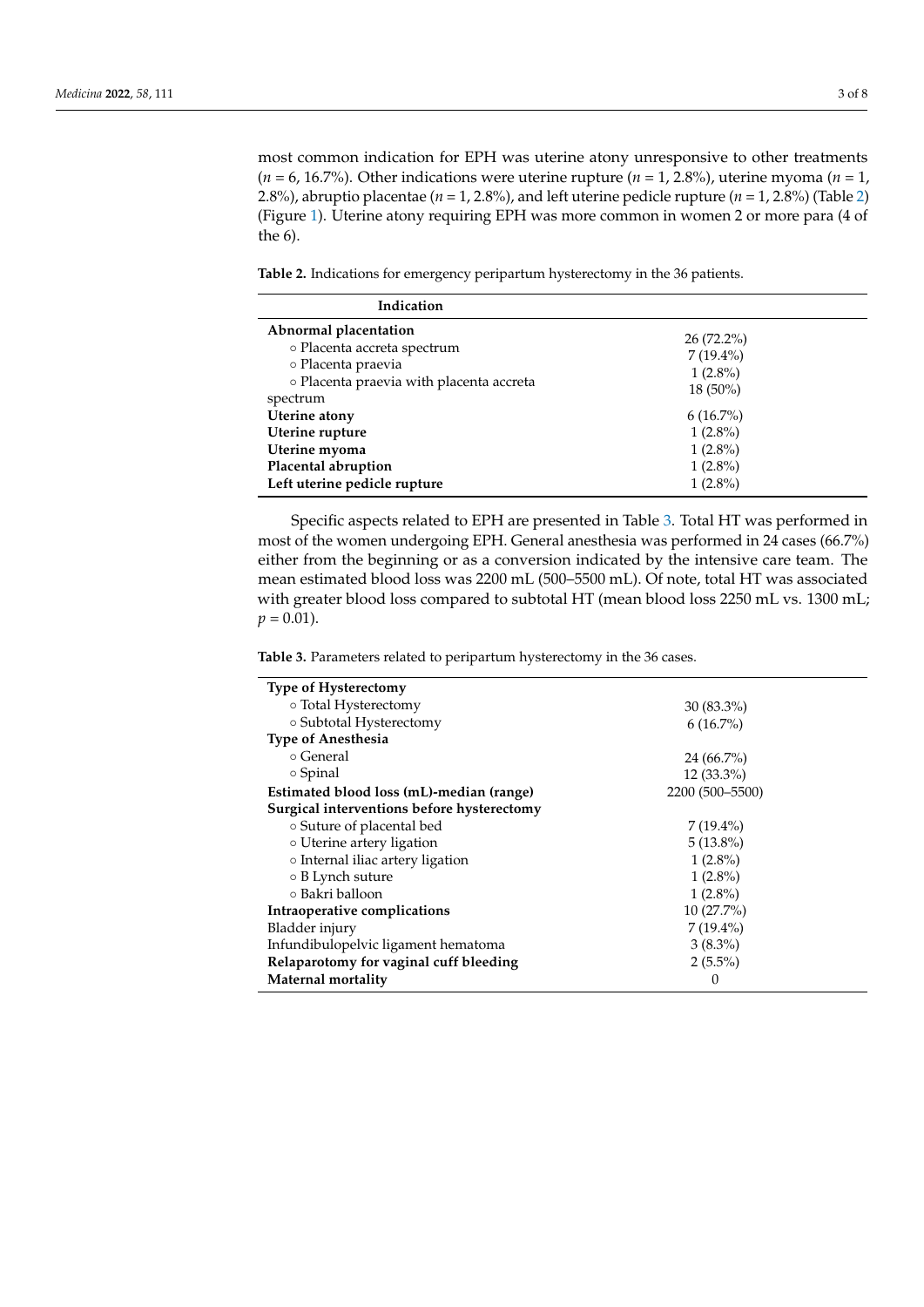









(**c**) (**d**)

**Figure 1.** Different aspects of the removed uterus. (**a**) A case of placenta percreta; (**b**) A case of pla-**Figure 1.** Different aspects of the removed uterus. (**a**) A case of placenta percreta; (**b**) A case of placenta increta; (**c**,**d**) previa uterine myoma.

<span id="page-3-0"></span>**Left uterine pedicle rupture** 1 (2.8%)

 $\mathbf{S}$  as pectral to EPH are presented in Table 3. Total HT was performed in Table 3. Total HT was performed in Table 3. Total HT was performed in Table 3. Total HT was performed in Table 3. Total HT was performed in Ta To control the bleeding and to prevent hysterectomy additional surgical procedures were performed before the decision of EPH such as suture of placental bed, uterine arteries ligation, internal iliac arteries ligation, B-Lynch suture, and Bakri balloon placement. Ten out of 36 patients (27.7%) had intraoperative complications the most common being bladder injury in 7 cases (19.4%), followed by 3 cases of infundibulopelvic ligament hematoma due to hemoperitoneum caused by vaginal cuff bleeding. There was no maternal death recorded in this cohort. It is important to note that in all women with a previous CS, EPH was indicated because of abnormal placentation, usually highly suspected antenatally by ultrasound scan [\[8\]](#page-6-7). In all patients with intraoperative bladder injury after EPH, there was also abnormal placenta adhesion and invasion. A comparison between the patients that underwent total HT versus those with subtotal HT for EPH is given in Table [4.](#page-4-0) A total HT was aimed in all cases; however, a subtotal HT was performed in cases where the surgery was technically difficult or the patient was unstable. All cases of subtotal HT were performed for abnormal placentation. (8.3%) that required unilateral adnexectomy. Two patients (5.5%) needed a relaparotomy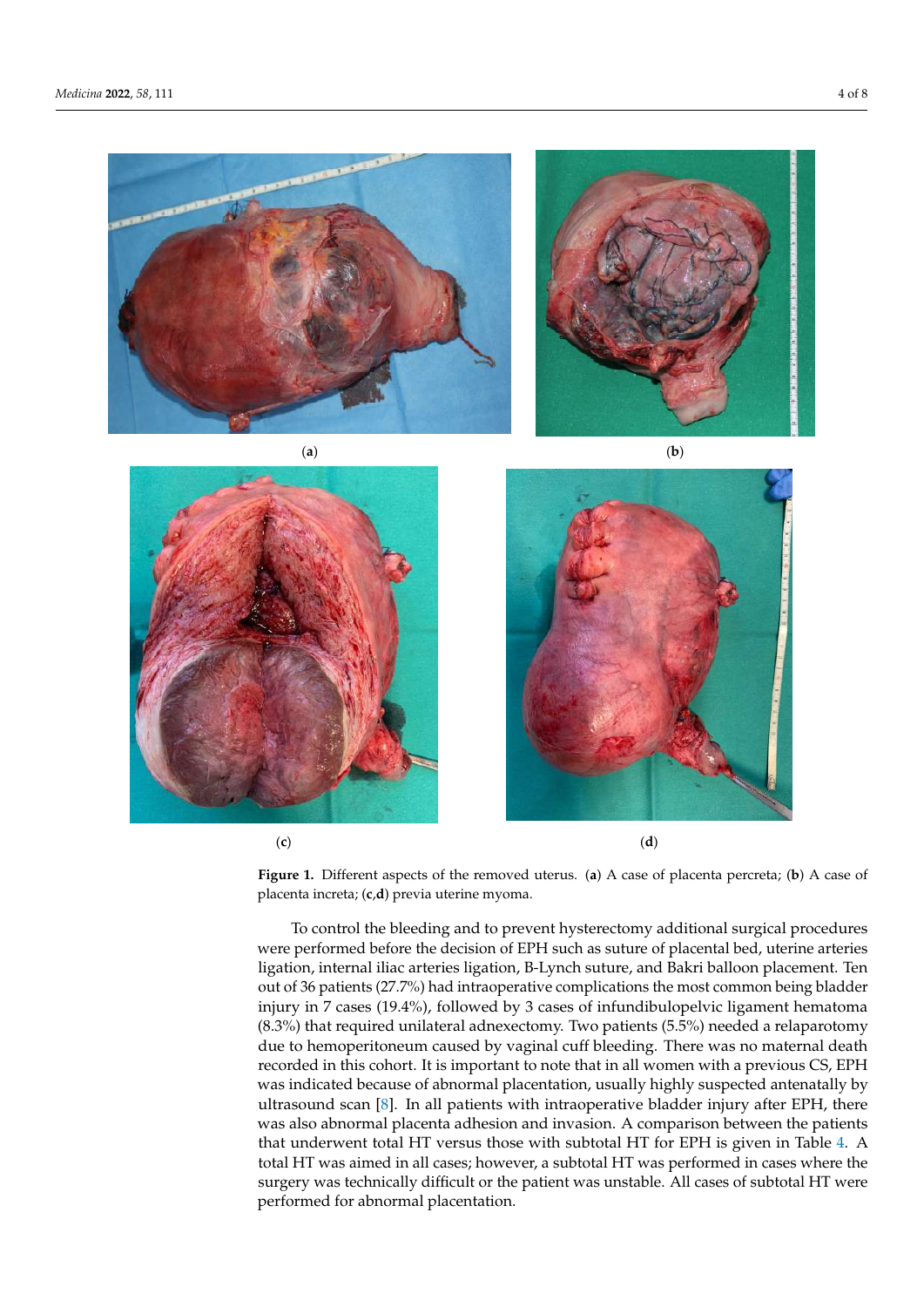| <b>Type of Hysterectomy</b>         | Total $(n = 30)$ | Subtotal $(n = 6)$          |
|-------------------------------------|------------------|-----------------------------|
| Previous CS                         | $11(36.6\%)$     | $5(83.3\%)$                 |
| Mode of delivery                    |                  |                             |
| ⊙ Cesarean                          | $23(76.6\%)$     | $6(100\%)$                  |
| ○ Vaginal                           | $7(23.3\%)$      | $\mathbf{0}$                |
| Indication of EPH                   |                  |                             |
| Abnormal placentation               | $21(70\%)$       | $5(83.3\%)$                 |
| Uterine atony                       | $6(20\%)$        |                             |
| Uterine rupture                     | $1(3.3\%)$       |                             |
| Uterine myoma                       | $1(3.3\%)$       | 0                           |
| Abruptio placentae                  | $1(3.3\%)$       |                             |
| Left uterine pedicle rupture        | 0                | $1(16.6\%)$                 |
| Blood loss (mL)-mean (range)        | 2250 (500-5500)  | 1300 (500–2200); $p = 0.01$ |
| Intraoperative complications        | $9(30\%)$        | 1 (16.6%); $p = 0.03$       |
| Bladder injury                      | $6(20\%)$        | $1(16.6\%)$                 |
| Infundibulopelvic ligament hematoma | $3(10\%)$        | 0                           |

<span id="page-4-0"></span>**Table 4.** Comparison of total vs. subtotal emergency peripartum hysterectomy.

### **4. Discussion**

The incidence of EPH in our center was 0.99 per 1000 deliveries during a 10-year period. The incidence rates of EPH reflect the epidemiological characteristics of the population studies and the rates of CS delivery. Romania has, unfortunately, one of the highest rates of CS in Europe [\[9\]](#page-6-8). In Filantropia hospital, the rate of CS is relatively lower compared to other centers in the country, but still very high when compared to the 15% that the WHO recommends [\[10\]](#page-6-9). Continuous efforts are made to reduce the number of CS in nulliparous women, with no obstetrical indication, but also in those with previous CS by encouraging vaginal delivery after CS. The most common indication for EPH in this study was abnormal placentation, followed by uterine atony unresponsive to medical treatments. Several studies in the past years have shown that abnormal placentation was the main factor leading to uncontrolled hemorrhage and EPH, replacing uterine atony as the most frequent cause for EPH  $[1,2,4,11,12]$  $[1,2,4,11,12]$  $[1,2,4,11,12]$  $[1,2,4,11,12]$  $[1,2,4,11,12]$ . This may be due to the increasing success in treating uterine atony with uterotonic agents, embolization, the B-Lynch suture, or selective devascularization and to the fact that the incidence of abnormal placentation is on the rise related to previous CS [\[2,](#page-6-1)[4,](#page-6-3)[13\]](#page-7-1). A study by Huque et al. showed that there is a threefold higher risk of peripartum hysterectomy for abnormal placentation than for uterine atony (AOR 3.2, 95% CI: 2.7–3.8) [\[11\]](#page-6-10).

It is important to note that in this study all women with a history of previous CS that underwent EPH also presented abnormal placentation. It is well known that a scarred uterus following a CS or a curettage represents a risk factor for abnormal placentation [\[14](#page-7-2)[–16\]](#page-7-3). One study found that women with previous CS have an 8-fold risk of abnormal placentation in the next pregnancies [\[5\]](#page-6-4). Furthermore, the number of previous CS is associated with an increased risk of abnormal placentation. The incidence of abnormal placentation increases by 47-fold, from 0.19% for one previous CS to 9.1% for 4 previous CS [\[17\]](#page-7-4).

Of women requiring EPH, 80.6% delivered by cesarean section and 19.4% delivered vaginally before the procedure was required. This is consistent with previous studies showing that delivering by CS has a fourfold higher risk of requiring an HT as compared to vaginal delivery (AOR 4.3, 95% CI: 3.6–5.0) [\[3](#page-6-2)[,11,](#page-6-10)[18](#page-7-5)[,19\]](#page-7-6). Furthermore, it has been demonstrated that women with a history of one previous CS have more than double the risk of EPH in the next pregnancy while those with two or more previous CS have more than 18 times the risk [\[20\]](#page-7-7). This clearly reflects the association between having a previous CS and abnormal placentation in consequent pregnancies. Another possible explanation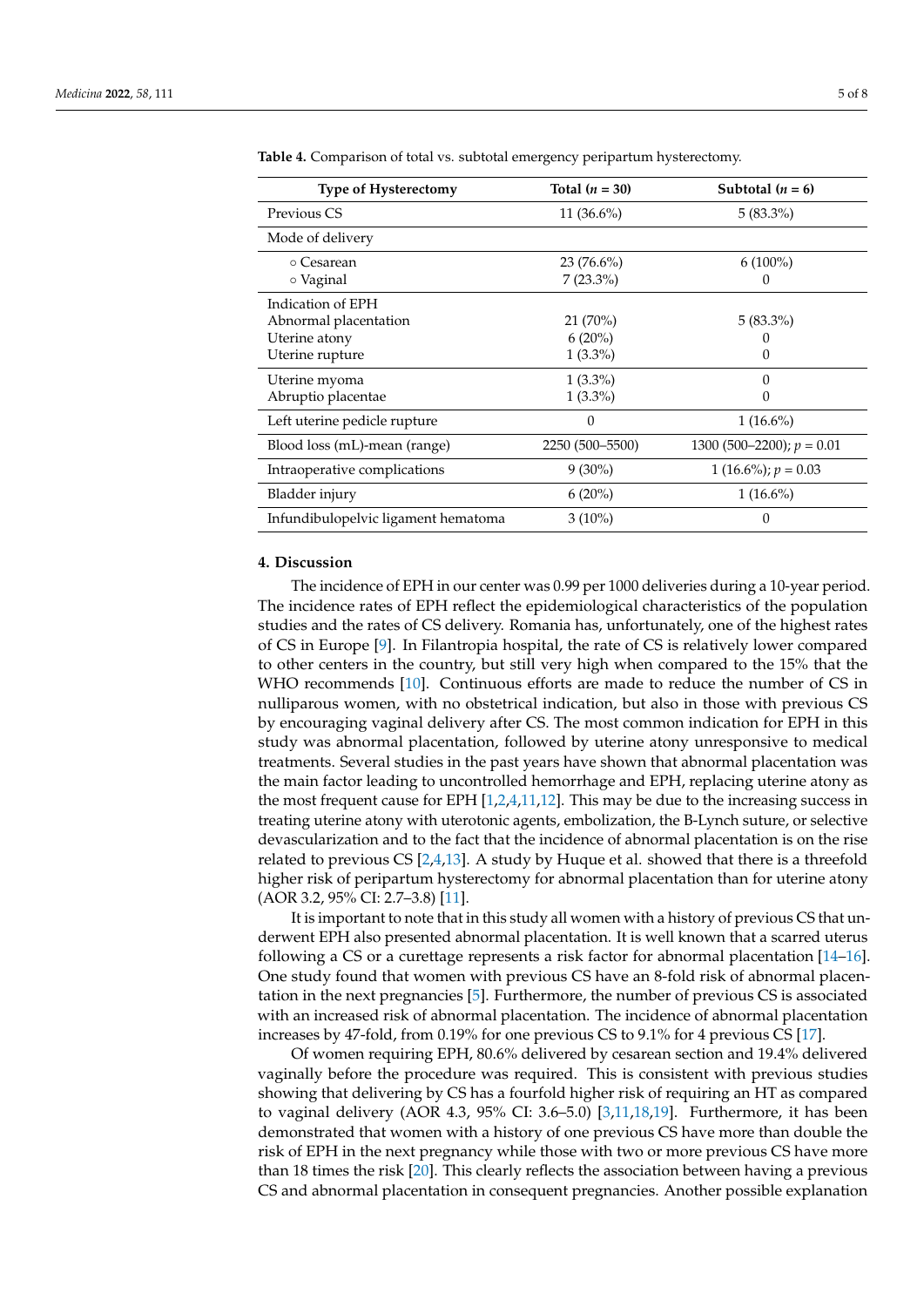for the increased proportion of CS in the index delivery before EPH is that pregnancies suspected with abnormal placentation before delivery are selected for CS.

The rate of intraoperative complications was 27.7% and two patients (5.5%) needed a post-hysterectomy re-laparotomy because of persisting intra-abdominal bleeding. The most common intraoperative complication was bladder injury (19.4%). This finding is consistent with other studies suggesting that bladder and ureter injuries occur more often because placental pathology is distorting the lower uterine segment and the pelvic anatomy [\[1,](#page-6-0)[12](#page-7-0)[,21\]](#page-7-8). In this study, all patients with bladder injury presented with placenta previa and PAS. Three cases (8.3%) needed unilateral adnexectomy because of uncontrolled bleeding of the infundibulopelvic ligament. A review of six studies of peripartum hysterectomy reported similar intraoperative complications rates: cystostomy  $(6-29%)$ , ureteral injury  $(2-7%)$ , oophorectomy (6%), and 4–33% cases needed reoperation [\[22\]](#page-7-9).

EPH is associated with extensive blood loss and subsequent massive blood transfusions. The mean estimated blood loss in this study was 2200 mL, ranging from 500 to 5500 mL. The same results were reported in one study where the mean blood loss was 2210 mL and the mean transfusion was 4 blood units [\[23\]](#page-7-10). However, other studies have reported a median estimated blood loss ranging from 2.5 to 7.8 L [\[24](#page-7-11)[,25\]](#page-7-12). The relatively low EBL reported in this study possibly reflects adequate surgical skills and experience of the obstetric team. Cases of PAS were also suspected antenatally by ultrasound examination of the placenta and electively delivered and operated.

There was no maternal death reported in this study. A worldwide meta-analysis reported a mortality rate after EPH ranging from none, in some countries, to 59.1% in one Nigerian study. The rate was higher in low and lower-middle-income settings compared with upper-middle and high-income settings (11.9 vs. 2.5 per 100 hysterectomies) [\[1\]](#page-6-0).

Regarding the type of HT, we mainly performed a total hysterectomy. Total hysterectomy was associated with greater blood loss compared to subtotal HT and similar findings were reported in one study, which suggested that subtotal hysterectomy should be the procedure of choice, in selected cases, when performing EPH because this procedure is quicker and is associated with a lower risk of visceral injuries [\[16\]](#page-7-3). In this study, the rate of intraoperative complications was higher for total hysterectomy compared to subtotal hysterectomy (30% vs. 16.6%). Nevertheless, other studies did not find statistically significant differences in morbidity between the two procedures [\[12,](#page-7-0)[26,](#page-7-13)[27\]](#page-7-14). Being more beneficial in terms of operating time and lesser blood loss, subtotal HT should be preferred, especially in the setting of acute hemorrhage. However, a total hysterectomy might be the only option in cases with abnormal placentation. Hence, the final decision to perform subtotal or total HT depends on the particularities of each case.

The incidence of EPH reported worldwide varies widely (Table [5\)](#page-5-0).

| Country                  | Incidence of EPH per 1000 Deliveries |
|--------------------------|--------------------------------------|
| Netherland               | 0.33                                 |
| Norway                   | 0.20                                 |
| Ireland                  | 0.30                                 |
| Israel                   | 0.50                                 |
| Saudi Arabia             | 0.63                                 |
| United States of America | 2.7                                  |
| Romania (this study)     | 0.99                                 |
| South-Africa             | 9.5                                  |
| Nigeria                  | 4                                    |
| Pakistan                 | 11                                   |
| India                    | 10.1                                 |

<span id="page-5-0"></span>**Table 5.** Incidence of EPH around the world per 1000 deliveries.

It is of importance to note that the reported incidence of EPH reflects not only the characteristics of the population and the incidence of CS rates but also the resources of the healthcare systems. In this, the incidence of EPH is similar to maternal mortality and other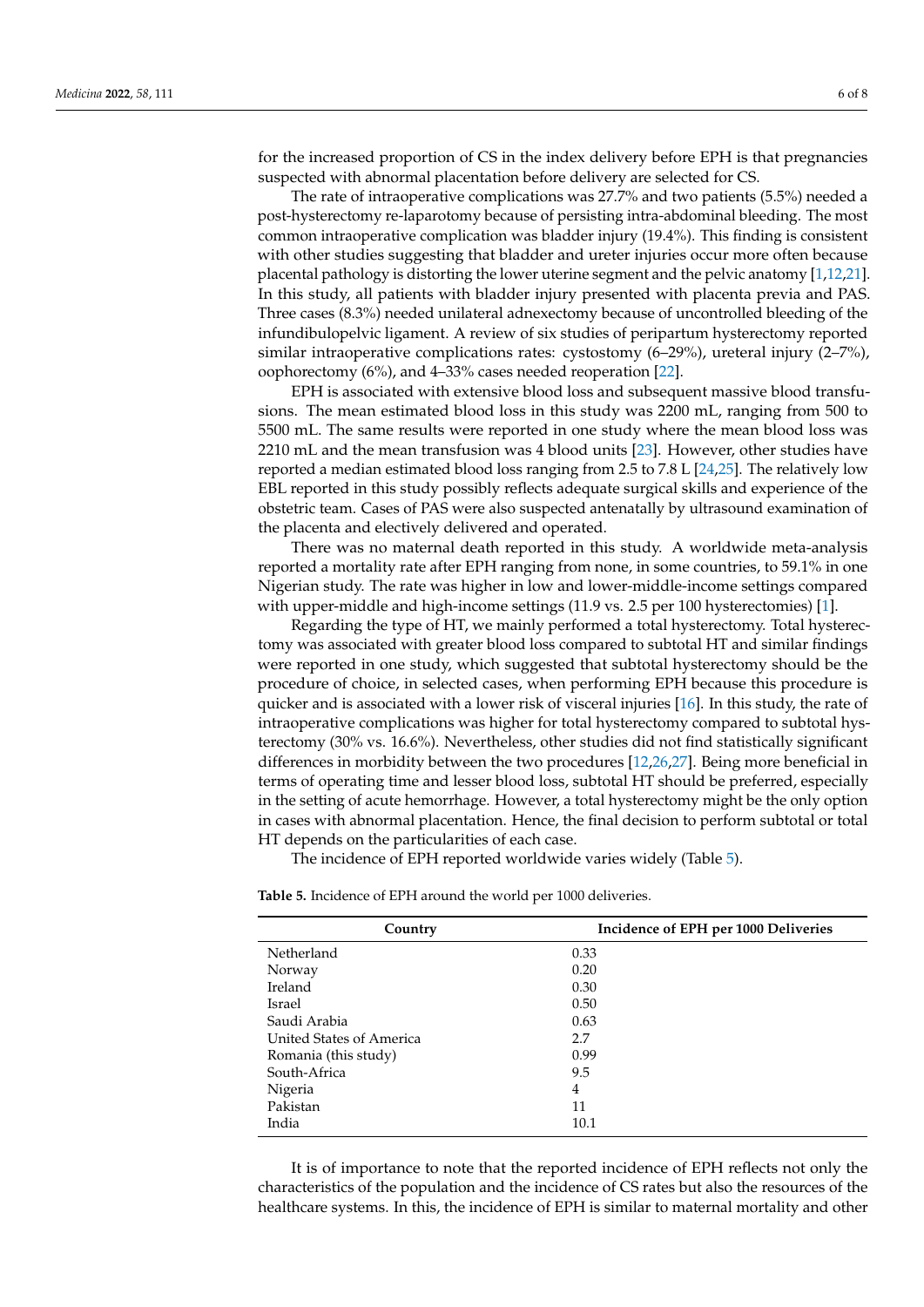indicators of maternal morbidity [\[28\]](#page-7-15). Higher-income countries report a lower incidence of EPH despite more deliveries by CS, however lower-to-middle income countries (LMICs), where resources are limited, report higher EPH incidence. Possible reasons for these differences may be a delay in referrals and obstructed neglected labor resulting in a uterine rupture in LMICs [\[29–](#page-7-16)[31\]](#page-7-17).

Our study presented the following limitations. Firstly, it was a retrospective study, being disadvantaged by limited data availability and lack of long-term follow-up of women undergoing EPH. Secondly, because the EPH is performed rarely, the number of patients included in our study was relatively small. Furthermore, our study was hospital-based, reflects the experience of a referral center, and may be generalizable only to our institution or similar settings. A review of current institutional protocols and teaching programs is performed annually to reduce risks and complications related to delivery.

### **5. Conclusions**

In our setting, the incidence of EPH was 0.99 cases per 1000 deliveries. Abnormal placentation was the leading cause of EPH. When EPH was performed, it was associated with important maternal morbidity. Given the evidence of the association of placental pathology and CS, especially repeat cesarean section, reducing the number of unnecessary cesarean deliveries will limit the risk of EPH.

**Author Contributions:** Conceptualization, N.G. and C.R.; methodology, R.B.; software, C.G.; validation, G.P.; formal analysis, A.M.P.; investigation, N.G.; resources, C.R.; data curation, R.B.; writing original draft preparation, N.G.; writing—review and editing, C.R. and A.M.P.; visualization, C.G.; supervision, G.P.; project administration, A.M.P. All authors have read and agreed to the published version of the manuscript.

**Funding:** This research received no external funding.

**Institutional Review Board Statement:** The study was conducted according to the guidelines of the Declaration of Helsinki, and approved by the Institutional Ethics Committee of FILANTROPIA CLINICAL HOSPITAL protocol from 2021.

**Conflicts of Interest:** The authors declare no conflict of interest.

## **References**

- <span id="page-6-0"></span>1. Akker, T.V.D.; Brobbel, C.; Dekkers, O.; Bloemenkamp, K.W.M. Prevalence, Indications, Risk Indicators, and Outcomes of Emergency Peripartum Hysterectomy Worldwide. *Obstet. Gynecol.* **2016**, *128*, 1281–1294. [\[CrossRef\]](http://doi.org/10.1097/AOG.0000000000001736) [\[PubMed\]](http://www.ncbi.nlm.nih.gov/pubmed/27824773)
- <span id="page-6-1"></span>2. Flood, K.M.; Said, S.; Geary, M.; Robson, M.; Fitzpatrick, C.; Malone, F.D. Changing trends in peripartum hysterectomy over the last 4 decades. *Am. J. Obstet. Gynecol.* **2009**, *200*, 632.e1–632.e6. [\[CrossRef\]](http://doi.org/10.1016/j.ajog.2009.02.001) [\[PubMed\]](http://www.ncbi.nlm.nih.gov/pubmed/19306969)
- <span id="page-6-2"></span>3. De La Cruz, C.Z.; Thompson, E.L.; O'Rourke, K.; Nembhard, W.N. Cesarean section and the risk of emergency peripartum hysterectomy in high-income countries: A systematic review. *Arch. Gynecol. Obstet.* **2015**, *292*, 1201–1215. [\[CrossRef\]](http://doi.org/10.1007/s00404-015-3790-2)
- <span id="page-6-3"></span>4. Whiteman, M.K.; Kuklina, E.; Hillis, S.D.; Jamieson, D.J.; Meikle, S.F.; Posner, S.F.; Marchbanks, P.A. Incidence and Determinants of Peripartum Hysterectomy. *Obstet. Gynecol.* **2006**, *108*, 1486–1492. [\[CrossRef\]](http://doi.org/10.1097/01.AOG.0000245445.36116.c6)
- <span id="page-6-4"></span>5. Higgins, M.; Monteith, C.; Foley, M.; O'Herlihy, C. Real increasing incidence of hysterectomy for placenta accreta following previous caesarean section. *Eur. J. Obstet. Gynecol. Reprod. Biol.* **2013**, *171*, 54–56. [\[CrossRef\]](http://doi.org/10.1016/j.ejogrb.2013.08.030)
- <span id="page-6-5"></span>6. Machado, L.S. Emergency peripartum hysterectomy: Incidence, indications, risk factors and outcome. *N. Am. J. Med Sci.* **2011**, *3*, 358–361. [\[CrossRef\]](http://doi.org/10.4297/najms.2011.358) [\[PubMed\]](http://www.ncbi.nlm.nih.gov/pubmed/22171242)
- <span id="page-6-6"></span>7. Panaitescu, A.M.; Ciobanu, A.M.; Popescu, M.R.; Huluta, I.; Botezatu, R.; Peltecu, G.; Gica, N. Incidence of hypertensive disorders of pregnancy in Romania. *Hypertens. Pregnancy* **2020**, *39*, 423–428. [\[CrossRef\]](http://doi.org/10.1080/10641955.2020.1801718)
- <span id="page-6-7"></span>8. Veduta, A.; Vayna, A.M.; Duta, S.; Panaitescu, A.; Popescu, F.; Bari, M.; Peltecu, G.; Nedelea, F. The first trimester combined test for aneuploidies—A single center experience. *J. Matern. Neonatal Med.* **2018**, *31*, 2091–2096. [\[CrossRef\]](http://doi.org/10.1080/14767058.2017.1336220) [\[PubMed\]](http://www.ncbi.nlm.nih.gov/pubmed/28553771)
- <span id="page-6-8"></span>9. Betran, A.P.; Ye, J.; Moller, A.B.; Souza, J.P.; Zhang, J. Trends and projections of caesarean section rates: Global and regional estimates. *BMJ Glob. Health* **2021**, *6*, e005671. [\[CrossRef\]](http://doi.org/10.1136/bmjgh-2021-005671)
- <span id="page-6-9"></span>10. WHO Statement on Caesarean Section Rates. Available online: [https://www.who.int/reproductivehealth/publications/](https://www.who.int/reproductivehealth/publications/maternal_perinatal_health/cs-statement/en/) [maternal\\_perinatal\\_health/cs-statement/en/](https://www.who.int/reproductivehealth/publications/maternal_perinatal_health/cs-statement/en/) (accessed on 9 January 2022).
- <span id="page-6-10"></span>11. Huque, S.; Roberts, I.; Fawole, B.; Chaudhri, R.; Arulkumaran, S.; Shakur-Still, H. Risk factors for peripartum hysterectomy among women with postpartum haemorrhage: Analysis of data from the WOMAN trial. *BMC Pregnancy Childbirth* **2018**, *18*, 186. [\[CrossRef\]](http://doi.org/10.1186/s12884-018-1829-7) [\[PubMed\]](http://www.ncbi.nlm.nih.gov/pubmed/29843627)